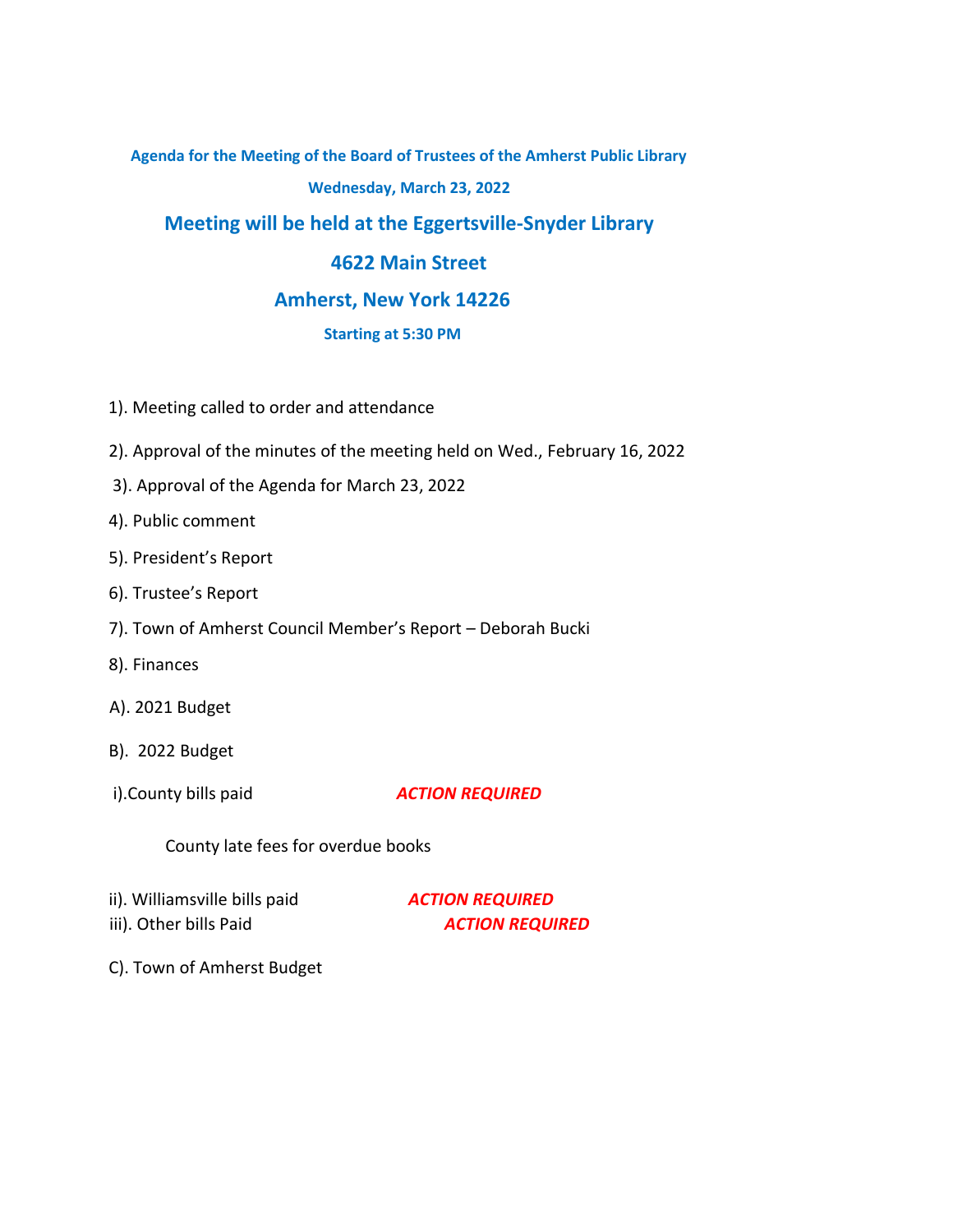### D). Banking Balances

- 9). Main Library at Audubon Expansion Project
	- A). Update
	- B). Existing carpet and flooring
	- C). Meeting with Interior Designers
	- D). Mold Issue
	- E). Budget for furniture

#### 10). Director's Report

#### 11). Gala

- A). March 23, 2022 Susan Grelick Fund Raiser update
- B). Basket Raffle

#### 12). Buildings

- A). Williamsville Roof
- B). Eggetsville Snyder Roof and windows
- C). Main Library at Audubon Windows

#### 13). Unfinished Business

- 14). New Business
	- A). Future raffles-fund raisers
- 15). Correspondence